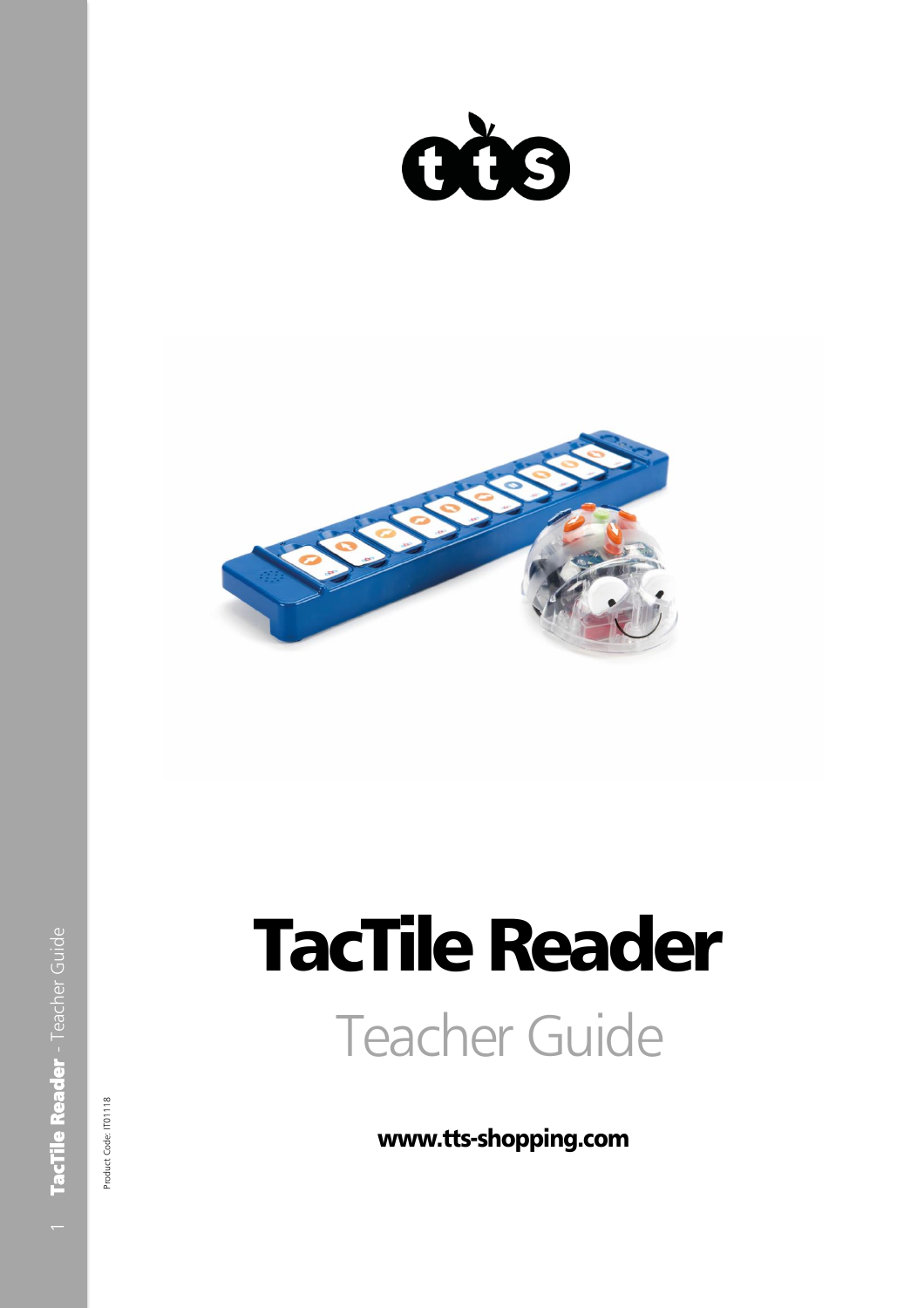# TacTile Reader

# Physical programming for Blue-Bot

# Contents

| Key Focus 5 – Reading a program and predicting what will happen 8 |  |
|-------------------------------------------------------------------|--|
|                                                                   |  |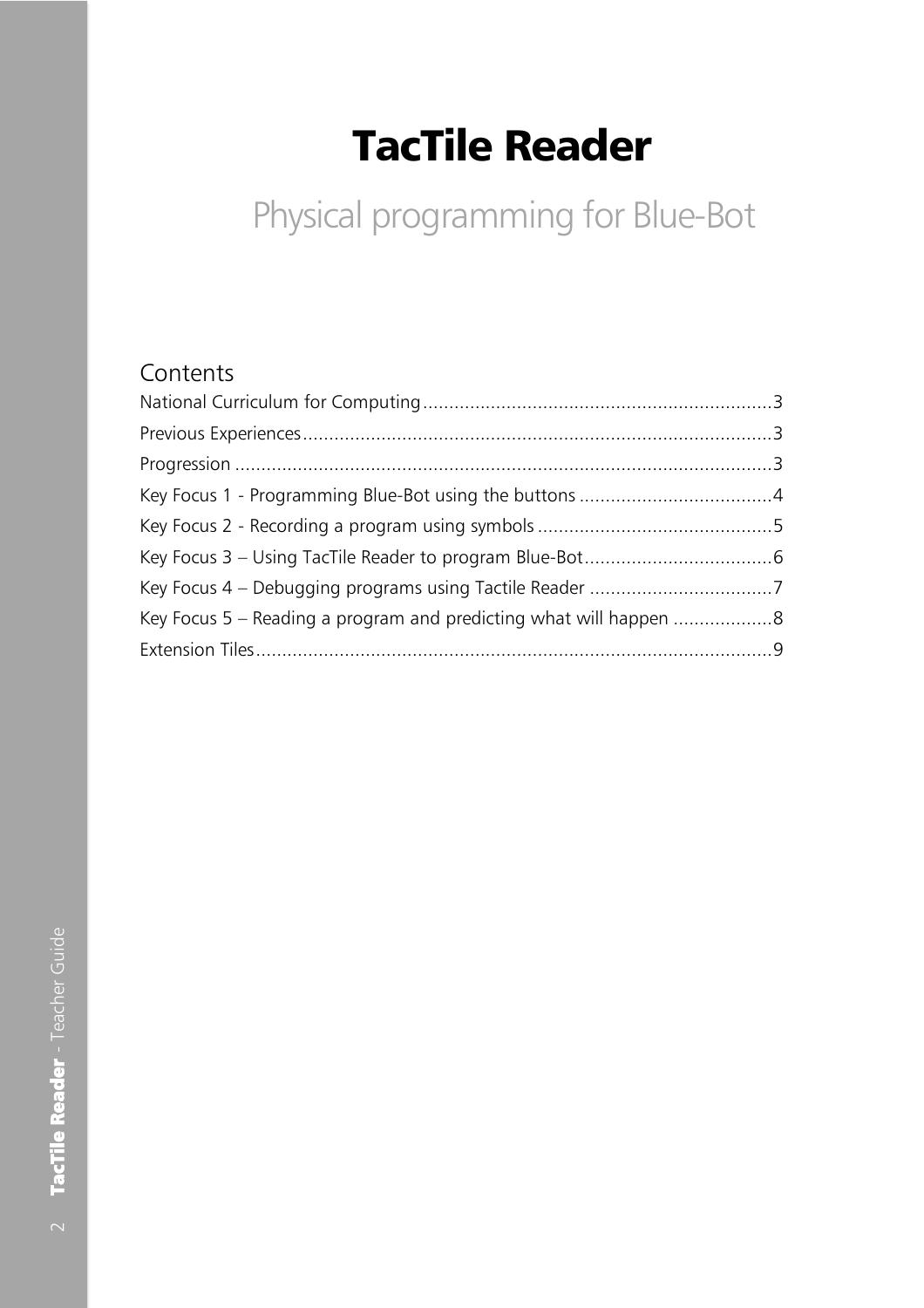## <span id="page-2-0"></span>National Curriculum for Computing

#### TacTile Reader with Blue-Bot for KS1 Computing

At KS1, TacTile Reader can be used to help pupils:

- Understand what algorithms are, how they are implemented as programs on digital devices, and that programs execute by following precise and unambiguous instructions
- Create and debug simple programs
- Use logical reasoning to predict the behaviour of simple programs

#### TacTile Reader with Blue-Bot for KS2 Computing

At KS2, TacTile Reader can be used to help pupils:

- Design, write and debug programs that accomplish specific goals, including controlling or simulating physical systems; solve problems by decomposing them into smaller parts
- Use sequence, selection and repetition in programs; work with variables and various forms of input and output
- Use logical reasoning to explain how some simple algorithms work and to detect and correct errors in algorithms and programs
- Understand computer networks

The National Curriculum for Computing references (above) are indicative of some aspects of the curriculum the activities cover. They are not an exhaustive list nor do they indicate that one activity fully covers that curriculum area. The activities support children in learning computing skills and applying computational thinking. Using TacTile Reader with Blue-bot will enable children to engage in open-ended problems which require the use of decomposition, modelling and algorithms.

#### <span id="page-2-1"></span>Previous Experiences

Prior to using TacTile Reader with Blue-Bot children may have had experience of remote control vehicles and Bee-Bot. Remote control vehicles help develop an understanding of action, reaction and directional language. Bee-Bot offers a good route into very early programming.

#### <span id="page-2-2"></span>Progression

The activities listed below are in a suggested order of progression. There is no specific amount of time to be spent on each as this will vary from one situation to another. It may also be necessary to break some of the activities down further to suit children's needs.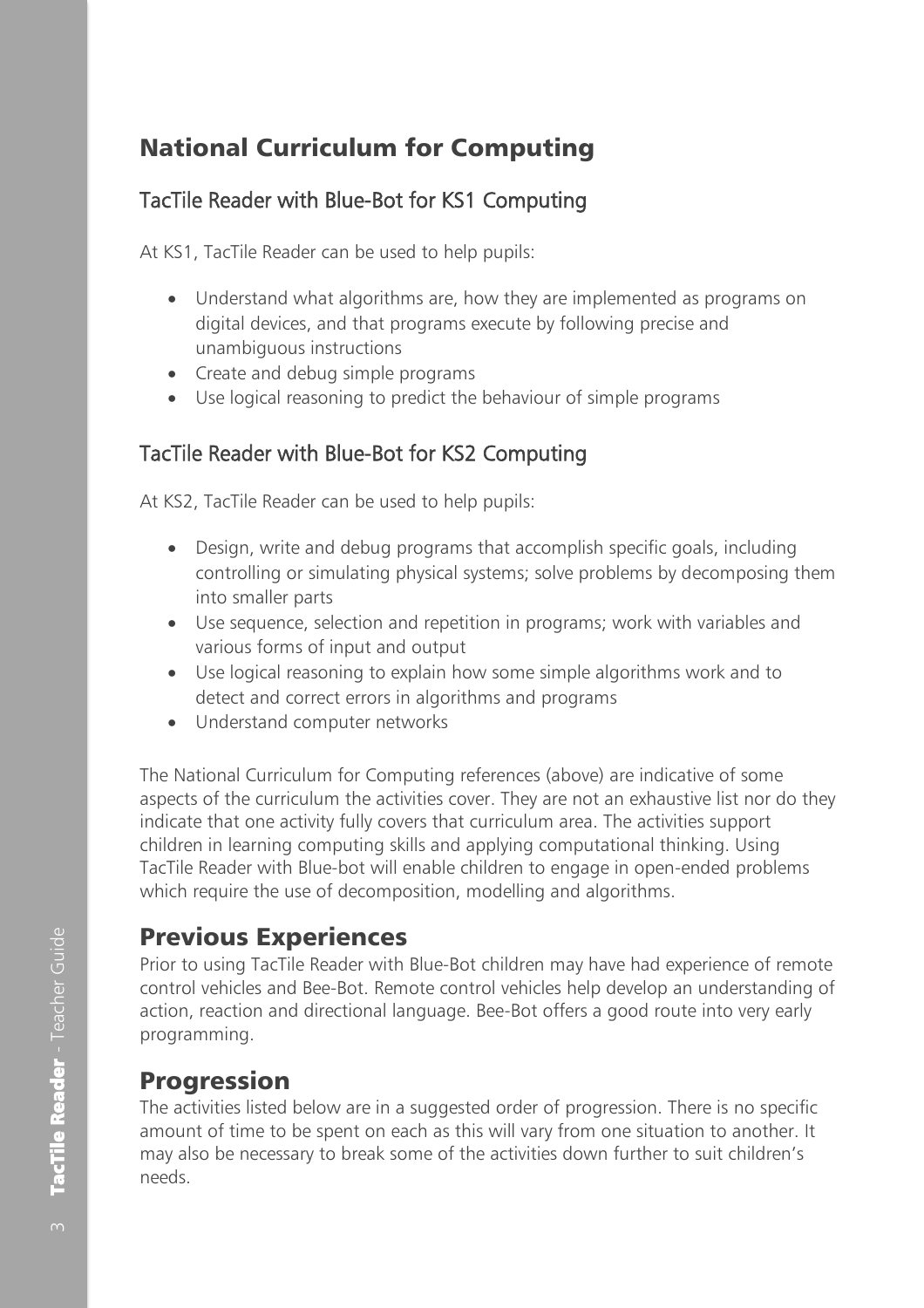# <span id="page-3-0"></span>Key Focus 1 - Programming Blue-Bot using the buttons

Children may be familiar with Bee-Bot. If possible, show both devices and compare; asking questions such as:

- What differences can you see?
- Is the inside of Bee-Bot similar to Blue-Bot?
- Talk about the parts inside Blue-Bot. What might those parts do?
- Blue-Bot is so named because it has Bluetooth. Have you heard the word Bluetooth? If so, where? Can you explain what it does? (Bluetooth is a wireless technology used for exchanging data over short distances.)

The children should spend some time playing with Blue-Bot. Does it work just like Bee-Bot? Talk about programming Bee-Bot /Blue-Bot.

- What is the process?
- What happens when you add commands, press Go, watch it move, then add more commands? Does it begin again?
- What does the X button do?
- What does the pause button do? How might a pause be useful?
- Is it easy to remember the commands entered? What might help to remember them?

#### Key points to draw out are:

The **pause button** is useful for breaking a problem down into smaller chunks, e.g. breaking an 'L' shaped movement into two. The movement up to the turn, then a pause, followed by the movement after the turn. This breaking down of a problem is known as 'decomposition'.

Recording programs can also be very useful - enabling them be communicated, repeated or changed. As a starting point, recording may be done with symbols on paper, on a whiteboard, or by using cards with the symbols printed on.



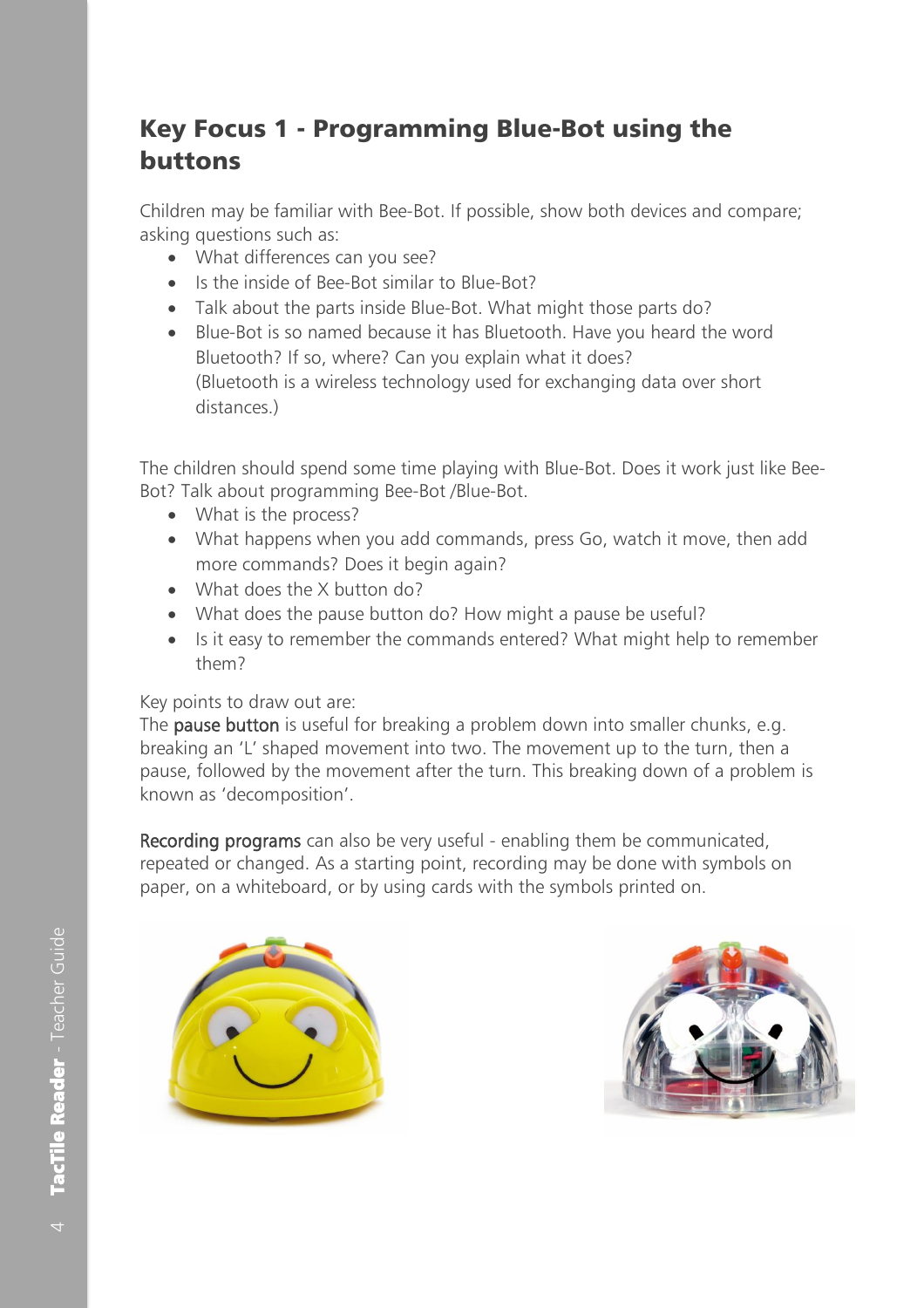## <span id="page-4-0"></span>Key Focus 2 - Recording a program using symbols

Depending on the experience or ability of the children this activity may be approached in two ways.

- 1. The children will need a Blue-Bot (or Bee-Bots) and a mat. Working in twos or threes they should set themselves the challenge of moving from one starting square to a specific destination. As they press buttons they should record those presses by writing each symbol on a dry wipe board, a piece of paper or by using printed cards. Once they think the instructions are complete, they should press 'Go' and as Blue-Bot moves, track their recorded commands to see if they were successful.
- 2. More experienced or more able users should write their program down before pressing any buttons. When ready, they should press 'Go' and keep track of Blue-Bot's moves using their list. If Blue-Bot does not reach the required destination they should review their program and work out what they need to change. This is called debugging.

Extend the challenge by asking children to go via/avoid a particular square.

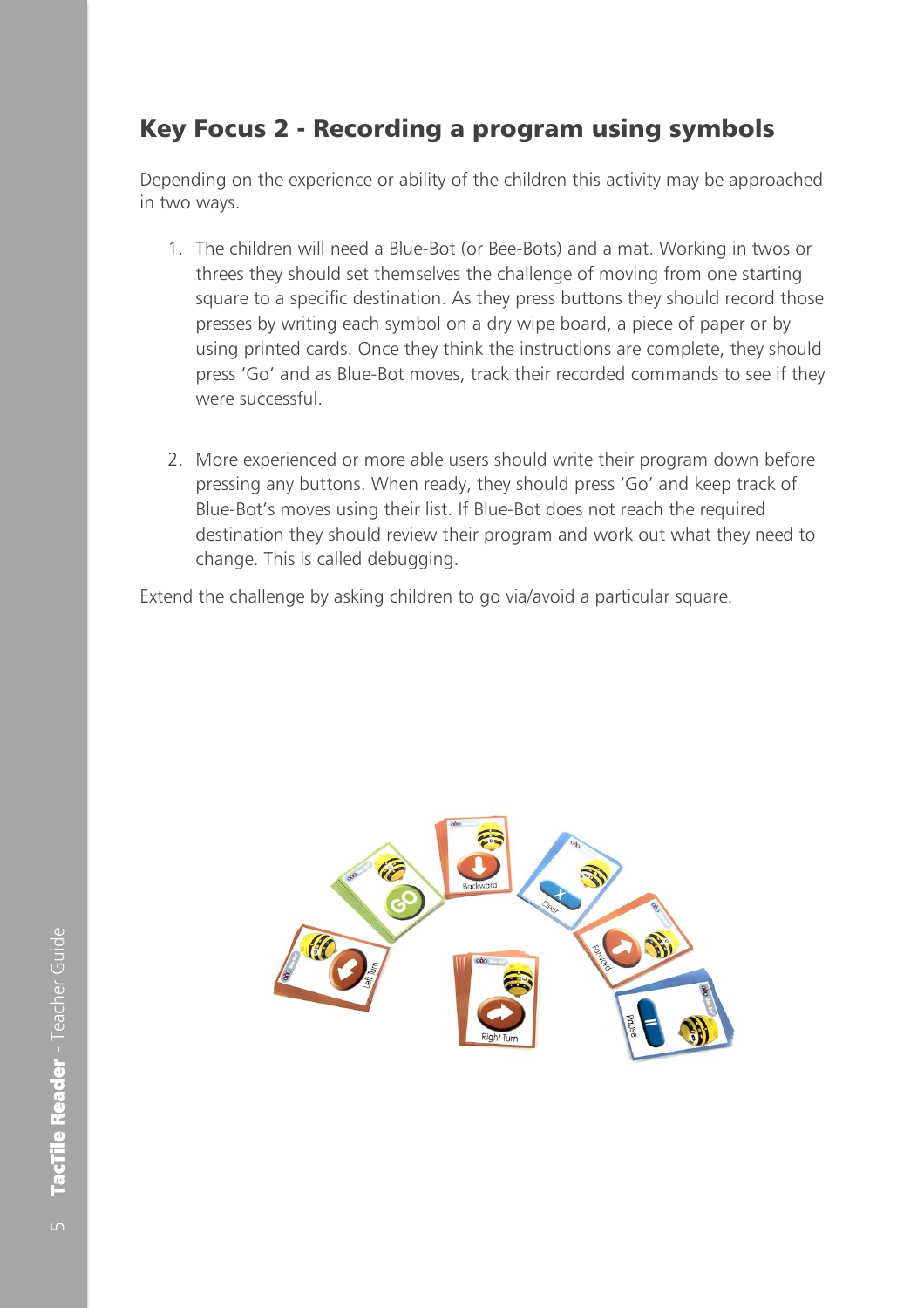#### <span id="page-5-0"></span>Key Focus 3 – Using TacTile Reader to program Blue-Bot

Introduce TacTile Reader. Explain that the Reader sends commands wirelessly to Blue-Bot using Bluetooth.

The first step is to connect TacTile Reader to Blue-Bot. Switch both devices on, press the blue connection button and wait for Blue-Bot's eyes to go blue. This means Blue-Bot is connected.

Introduce the tiles. Each tile matches a command button on top of Blue-Bot. If one tile is placed on the Reader and the green button pressed what do children think will happen? Place the same tile on the reader in a different orientation. Again ask the children to predict what will happen. Talk about the symbols on the tiles.

Note: The TTS logo on one side indicates when the reader is in landscape mode. The Blue-Bot picture (on the reverse) indicates the reader is in portrait mode. Begin by displaying the tiles the same way i.e. all portrait or all landscape.

Hidden inside each tile is a tiny electronic piece which tells the Reader what it is. NB. A forward command is a forward commands no matter which way it is placed on the reader.



#### Talk through the process.

Command tiles are placed on the Reader and the 'Go' button is pressed. The tiles are read and the commands are sent to Blue-Bot. Blue-Bot then runs that complete program. If a tile is removed after the green button has been pressed it will still be executed by Blue-Bot as the full set of commands has already been sent.

Repeat the activity from Key Focus 2, but this time using the TacTile Reader.

Remember - use the 'pause' command to break problems down into smaller chunks (decomposition). See Key Focus 1.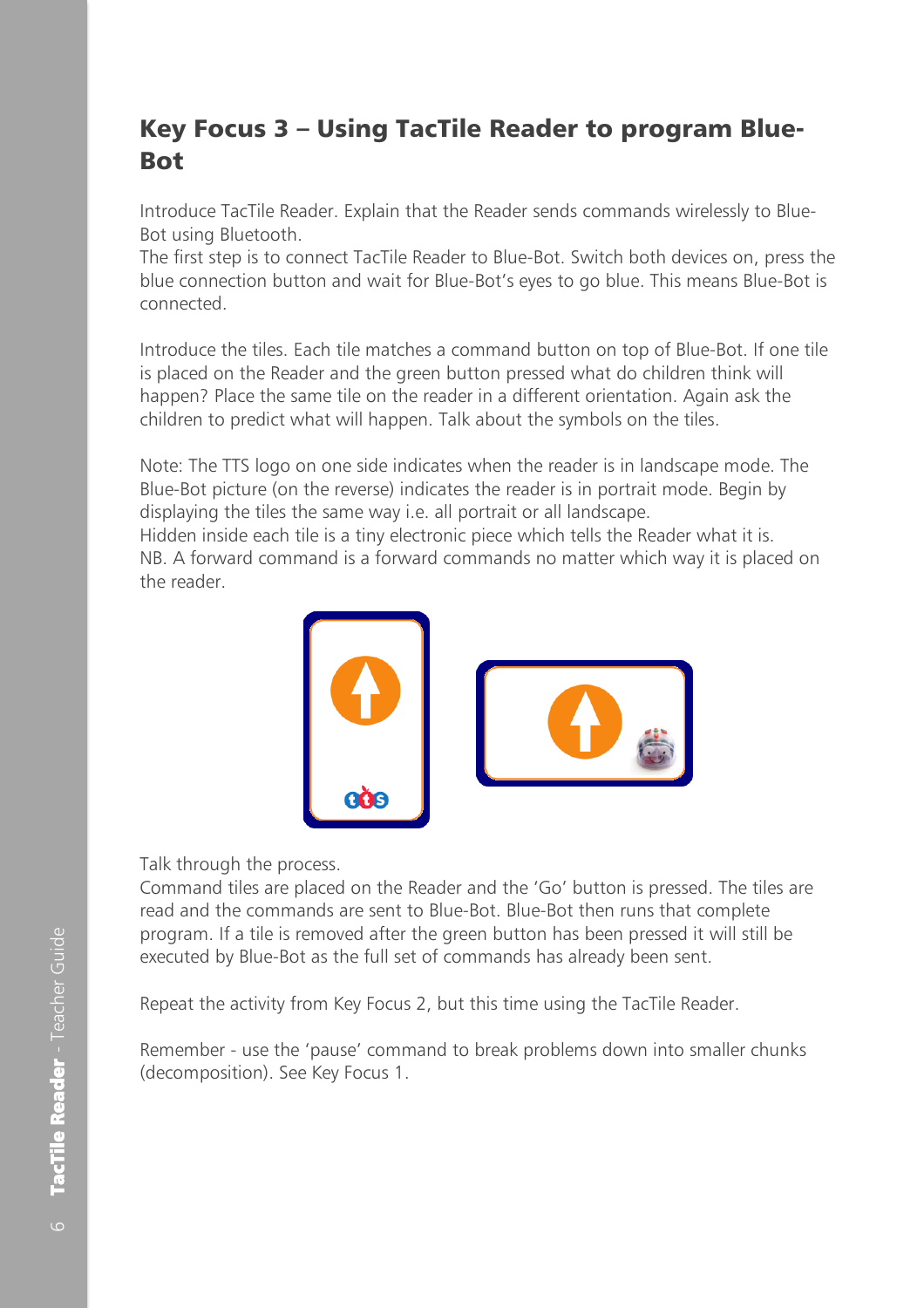## <span id="page-6-0"></span>Key Focus 4 – Debugging programs using Tactile Reader

This activity focusses on finding issues with programs and fixing them (debugging).

Build on Key Focus 3 by asking children to set each other more complex problems. They might have to travel via or avoid a particular square. Blue-Bot could start from a different place on the mat or face away from its destination.

Once a challenge is given, the children should place the relevant tiles on the Reader. Once they are happy, they should press the green button to test their program. If Blue-Bot does not get to the target destination they should debug their program. They will need to work out where it has gone wrong and fix the issue.

To extend the level of challenge, work in partners. Get one child to set up a program with one deliberate error and ask their partner to work out where the error is. Remind children to make a note of their original program so they can more easily see what has changed.

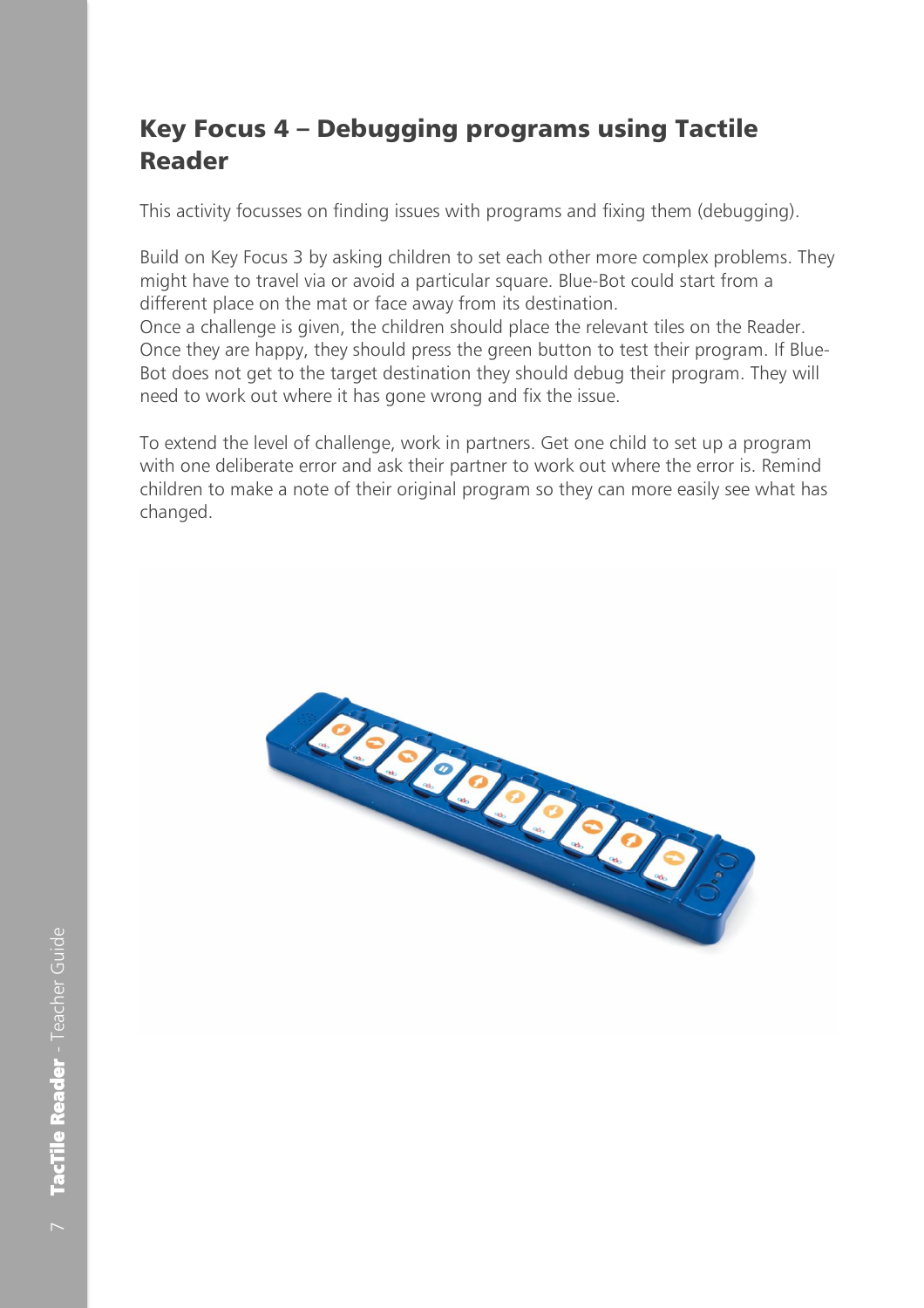## <span id="page-7-0"></span>Key Focus 5 – Reading a program and predicting what will happen

The objective of this activity is for children to look at the tiles placed on TacTile Reader and predict where Blue-Bot will end up.

Using TacTile Reader, a teacher or child should create a program (initially with only a few tiles). Blue-Bot should be placed on the mat in a given position and that position marked. One child or a pair of children should look at the tiles and try to work out where Blue-Bot will get to. Initially it may be useful to point at the tiles and mat to work out where each instruction will move Blue-Bot.

Gradually more tiles should be used and more complex programs created.